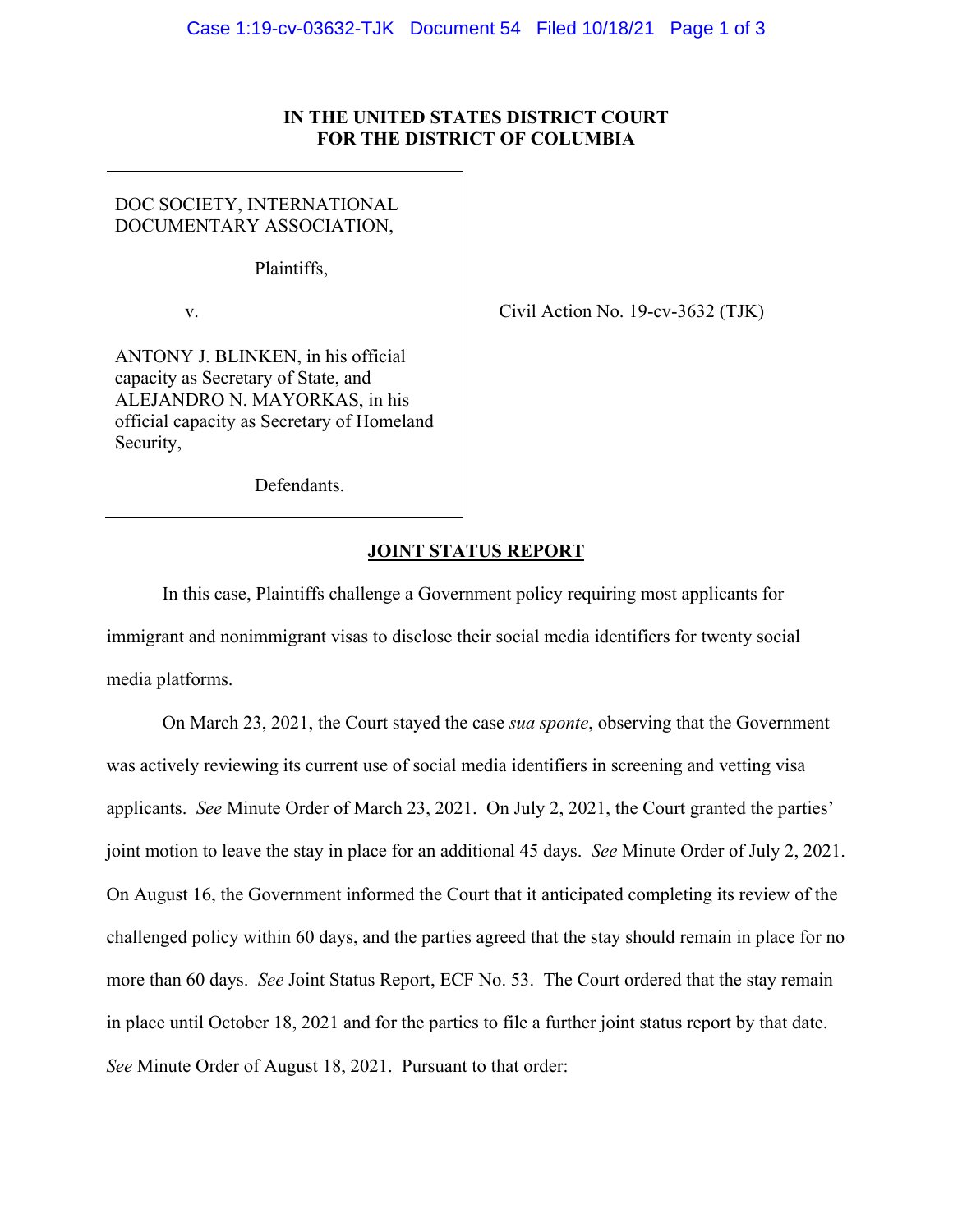## Case 1:19-cv-03632-TJK Document 54 Filed 10/18/21 Page 2 of 3

 The Government hereby informs the Court that despite its best efforts to conclude its review of the challenged policies by the date of this filing, the Government's active review of the challenged policies remains ongoing. The Government cannot predict the outcome of this policy review or the precise date on which it will be completed. The Government will notify the Court when the policy review is complete.

 */s/ Carrie DeCell* 

Carrie DeCell (D.C. Bar No. 1015491) Jameel Jaffer (D.C. Bar No. MI0067) Katie Fallow\* Anna Diakun\* Knight First Amendment Institute at Columbia University 475 Riverside Drive, Suite 302–304 New York, NY 10115 carrie.decell@knightcolumbia.org (646) 745-8500

 */s/ Faiza Patel* 

Faiza Patel\* Harsha Panduranga\* Brennan Center for Justice at NYU School of Law 120 Broadway, Suite 1750 New York, NY 10271 patelf@brennan.law.nyu.edu (646) 292-8310

 */s/ Rachel Levinson-Waldman* 

Rachel Levinson-Waldman\* Brennan Center for Justice at NYU School of Law 1140 Connecticut Avenue, NW 11th Floor, Suite 1150 Washington, D.C. 20036 levinsonr@brennan.law.nyu.edu (202) 249-7190

Dated: October 18, 2021 Respectfully submitted,

BRIAN M. BOYNTON Acting Assistant Attorney General

ANTHONY J. COPPOLINO Deputy Branch Director

*/s/ Joseph J. DeMott* 

JOSEPH J. DEMOTT (Va. Bar No. 93981) Trial Attorney U.S. Department of Justice Civil Division, Federal Programs Branch 1100 L Street, N.W. Washington, D.C. 20005 Telephone: (202) 514-3367 Facsimile: (202) 616-8460 E-mail: Joseph.DeMott@usdoj.gov